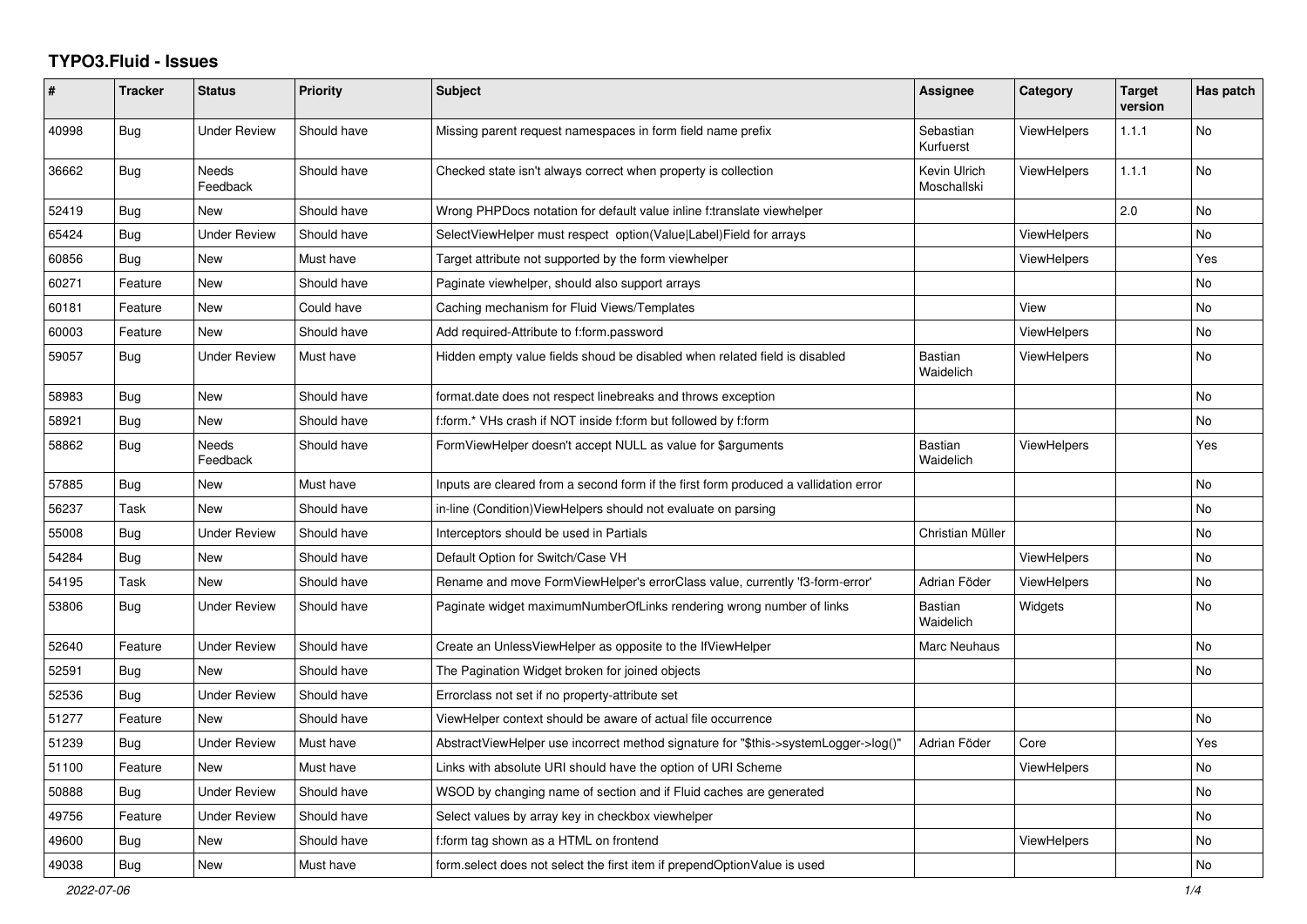| #     | <b>Tracker</b> | <b>Status</b>       | <b>Priority</b> | <b>Subject</b>                                                                                | Assignee               | Category           | <b>Target</b><br>version | Has patch |
|-------|----------------|---------------------|-----------------|-----------------------------------------------------------------------------------------------|------------------------|--------------------|--------------------------|-----------|
| 48355 | Feature        | <b>New</b>          | Could have      | Assign output of viewhelper to template variable for further processing.                      |                        |                    |                          |           |
| 47669 | Task           | New                 | Should have     | FormViewHelper does not define the default request method                                     |                        |                    |                          | <b>No</b> |
| 47006 | Bug            | <b>Under Review</b> | Should have     | widget identifier are not unique                                                              |                        |                    |                          | No        |
| 46545 | Feature        | <b>New</b>          | Should have     | Better support for arrays in options of SelectViewHelper                                      |                        |                    |                          | No        |
| 46257 | Feature        | <b>Under Review</b> | Should have     | Add escape sequence support for Fluid                                                         |                        | Core               |                          | <b>No</b> |
| 46091 | Task           | Needs<br>Feedback   | Should have     | Show source file name and position on exceptions during parsing                               |                        |                    |                          | <b>No</b> |
| 45394 | Task           | New                 | Should have     | Forwardport Unit test for standalone view                                                     |                        | View               |                          | No        |
| 45345 | Feature        | Needs<br>Feedback   | Should have     | Easy to use comments for fluid that won't show in output                                      |                        |                    |                          |           |
| 45153 | Feature        | New                 | Should have     | f:be.menus.actionMenuItem - Detection of the current select option is insufficient            |                        |                    |                          | <b>No</b> |
| 43072 | Task           | <b>New</b>          | Should have     | Remove TOKENS for adding templates fallback in Backporter                                     |                        | View               |                          | <b>No</b> |
| 43071 | Task           | New                 | Should have     | Remove TOKENS for adding fallback teplates in B                                               |                        |                    |                          | <b>No</b> |
| 42743 | Task           | <b>New</b>          | Should have     | Remove inline style for hidden form fields                                                    |                        |                    |                          | <b>No</b> |
| 42397 | Feature        | New                 | Should have     | Missing viewhelper for general links                                                          |                        |                    |                          | <b>No</b> |
| 40081 | Feature        | New                 | Should have     | Allow assigned variables as keys in arrays                                                    |                        |                    |                          | <b>No</b> |
| 40064 | <b>Bug</b>     | New                 | Must have       | Multiselect is not getting persisted                                                          |                        | ViewHelpers        |                          | <b>No</b> |
| 39990 | Bug            | New                 | Should have     | Same form twice in one template: hidden fields for empty values are only rendered<br>once     |                        | Core               |                          | <b>No</b> |
| 39936 | Feature        | <b>New</b>          | Should have     | registerTagAttribute should handle default values                                             |                        | ViewHelpers        |                          | <b>No</b> |
| 38369 | Bug            | <b>New</b>          | Must have       | Resource ViewHelpers should not fall back to request package                                  |                        | View               |                          | No        |
| 38130 | Feature        | <b>New</b>          | Should have     | Checkboxes and multiple select fields should have an assignable default value                 |                        |                    |                          | <b>No</b> |
| 37619 | <b>Bug</b>     | <b>New</b>          | Should have     | Fatal Error when using variable in name attribute of Section ViewHelper                       |                        | <b>ViewHelpers</b> |                          | <b>No</b> |
| 37095 | Feature        | <b>New</b>          | Should have     | It should be possible to set a different template on a Fluid TemplateView inside an<br>action | Christopher<br>Hlubek  |                    |                          | <b>No</b> |
| 36655 | <b>Bug</b>     | New                 | Should have     | <b>Pagination Links</b>                                                                       |                        | Widgets            |                          | No        |
| 36559 | Feature        | New                 | Could have      | New widget progress bar                                                                       |                        |                    |                          | Yes       |
| 36410 | Feature        | <b>New</b>          | Should have     | Allow templates to send arguments back to layout                                              |                        | ViewHelpers        |                          | No        |
| 34682 | Bug            | <b>Under Review</b> | Should have     | Radio Button missing checked on validation error                                              |                        | ViewHelpers        |                          | No        |
| 34309 | Task           | New                 | Could have      | Unknown ViewHelpers cause exception - should be handled more graceful                         |                        | <b>ViewHelpers</b> |                          | <b>No</b> |
| 33628 | Bug            | Needs<br>Feedback   | Must have       | Multicheckboxes (multiselect) for Collections don't work                                      | Christian Müller       | <b>ViewHelpers</b> |                          | <b>No</b> |
| 33551 | Bug            | New                 | Must have       | View helper values break out of a partial scope                                               | Sebastian<br>Kurfuerst | Core               |                          | <b>No</b> |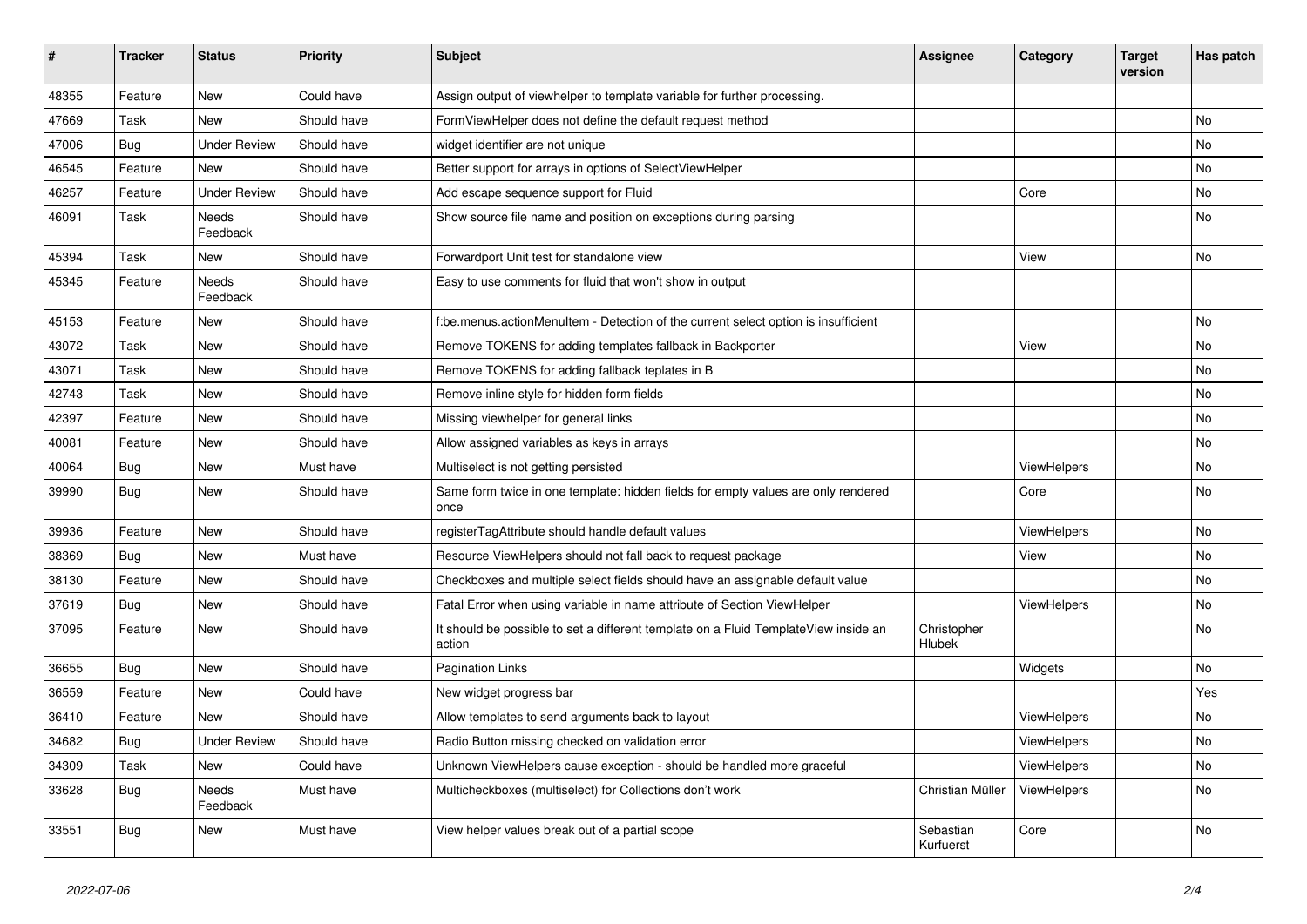| #     | <b>Tracker</b> | <b>Status</b>     | <b>Priority</b>      | <b>Subject</b>                                                                                              | Assignee               | Category           | <b>Target</b><br>version | Has patch |
|-------|----------------|-------------------|----------------------|-------------------------------------------------------------------------------------------------------------|------------------------|--------------------|--------------------------|-----------|
| 33394 | Feature        | Needs<br>Feedback | Should have          | Logical expression parser for BooleanNode                                                                   | <b>Tobias Liebig</b>   | Core               |                          | <b>No</b> |
| 33215 | Feature        | New               | Should have          | RFC: Dynamic values in ObjectAccess paths                                                                   |                        |                    |                          | <b>No</b> |
| 32035 | Task           | New               | Should have          | Improve fluid error messages                                                                                |                        | Core               |                          | Yes       |
| 31955 | Feature        | New               | Should have          | f:uri.widget                                                                                                |                        | Widgets            |                          | No        |
| 30937 | Bug            | New               | Should have          | CropViewHelper stringToTruncate can't be supplied so it can't be easily extended                            |                        | ViewHelpers        |                          | Yes       |
| 30555 | Feature        | New               | Could have           | Make TagBuilder more extensible                                                                             |                        | Core               |                          | No        |
| 28554 | <b>Bug</b>     | New               | Should have          | (v4) implement feature flag to disable caching                                                              |                        |                    |                          | <b>No</b> |
| 28553 | <b>Bug</b>     | New               | Should have          | improve XHProf test setup                                                                                   |                        |                    |                          | <b>No</b> |
| 28552 | <b>Bug</b>     | New               | Should have          | (v5) write ViewHelper test for compiled run; adjust functional test to do two passes<br>(uncached & cached) |                        |                    |                          | No        |
| 28551 | <b>Bug</b>     | Accepted          | Should have          | (v4) backport VHTest                                                                                        | Sebastian<br>Kurfuerst |                    |                          | <b>No</b> |
| 28550 | <b>Bug</b>     | New               | Should have          | (v4) make widgets cacheable, i.e. not implement childnodeaccess interface                                   |                        |                    |                          | <b>No</b> |
| 28549 | Bug            | New               | Should have          | make widgets cacheable, i.e. not implement childnodeaccess interface                                        |                        |                    |                          | <b>No</b> |
| 27607 | <b>Bug</b>     | New               | Must have            | Make Fluid comparisons work when first element is STRING, second is NULL.                                   |                        | Core               |                          | <b>No</b> |
| 26664 | Task           | New               | Won't have this time | Clean up Form ViewHelpers                                                                                   |                        | <b>ViewHelpers</b> |                          | No        |
| 26658 | Task           | New               | Won't have this time | Make Form ViewHelpers consistent                                                                            |                        | <b>ViewHelpers</b> |                          | No        |
| 13045 | <b>Bug</b>     | New               | Should have          | Entity decode of strings are different between if-conditions and output of variable                         |                        |                    |                          |           |
| 12863 | <b>Bug</b>     | <b>New</b>        | Should have          | Attributes of a viewhelper can't contain a '-'                                                              | Sebastian<br>Kurfuerst | Core               |                          | <b>No</b> |
| 10911 | Task           | New               | Should have          | Tx Fluid ViewHelpers Form AbstractFormViewHelper->renderHiddenIdentityField<br>should be more reliable      |                        | <b>ViewHelpers</b> |                          | <b>No</b> |
| 10472 | Feature        | New               | Could have           | Fluid Standalone distribution                                                                               |                        | Core               |                          | No        |
| 9950  | Task           | <b>New</b>        | Should have          | Binding to nested arrays impossible for form-elements                                                       |                        | <b>ViewHelpers</b> |                          |           |
| 9514  | Feature        | <b>New</b>        | Should have          | Support explicit Array Arguments for ViewHelpers                                                            |                        |                    |                          |           |
| 9005  | Feature        | Accepted          | Could have           | Fluid Template Analyzer (FTA)                                                                               | Sebastian<br>Kurfuerst |                    |                          |           |
| 8989  | Feature        | Needs<br>Feedback | Could have           | Search path for fluid template files                                                                        |                        | View               |                          | <b>No</b> |
| 8648  | <b>Bug</b>     | New               | Should have          | format.crop ViewHelper should support all features of the crop stdWrap function                             |                        | ViewHelpers        |                          | <b>No</b> |
| 8491  | Task           | Needs<br>Feedback | Should have          | link.action and uri.action differ in absolute argument                                                      | Karsten<br>Dambekalns  | <b>ViewHelpers</b> |                          | No        |
| 7608  | Feature        | New               | Could have           | Configurable shorthand/object accessor delimiters                                                           |                        | Core               |                          | Yes       |